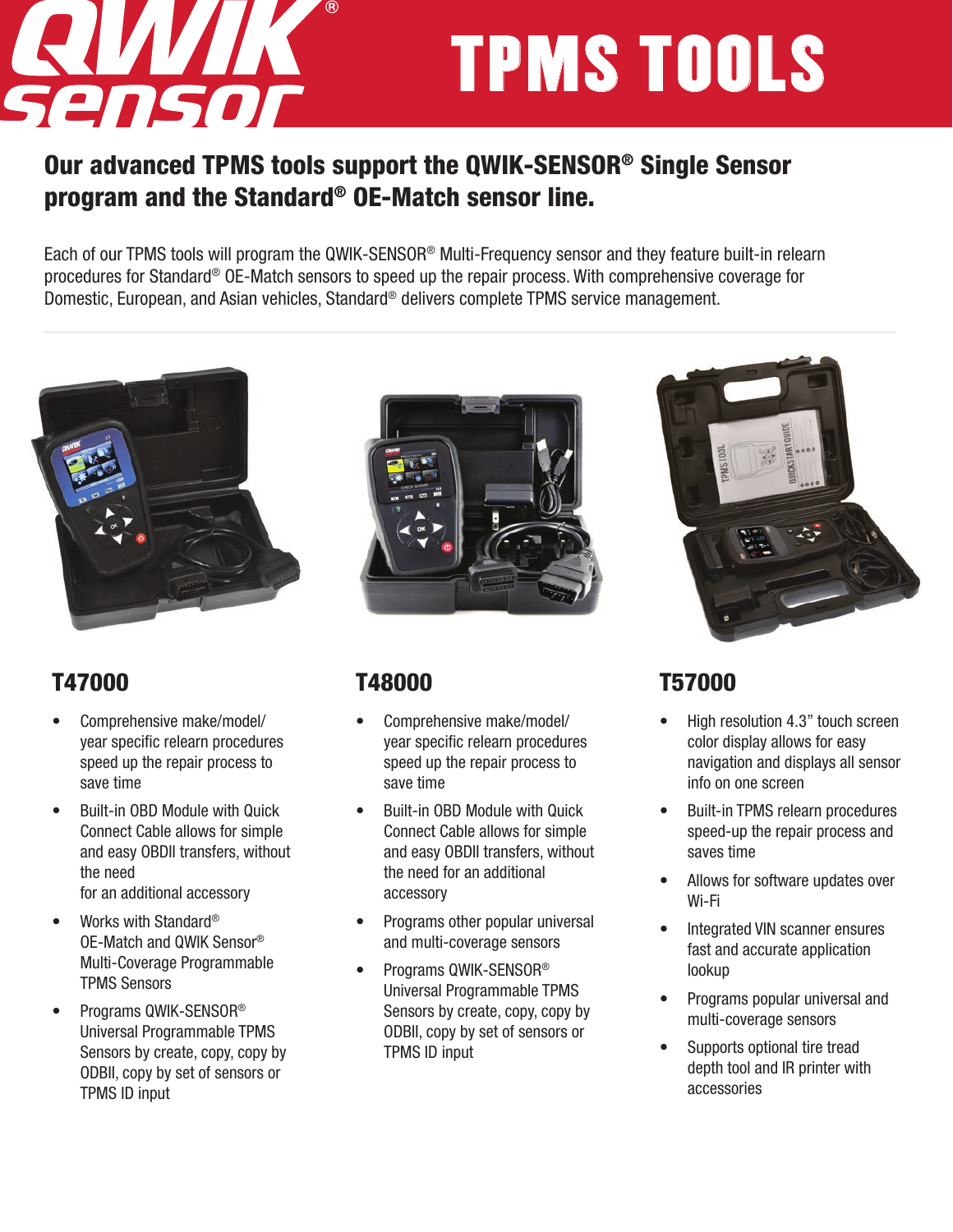## TPMS TOOLS



|                                                                                                                        | T46000                     | T47000                     | T48000                     | <b>T56000</b>       | <b>T57000</b>         |
|------------------------------------------------------------------------------------------------------------------------|----------------------------|----------------------------|----------------------------|---------------------|-----------------------|
| <b>VEHICLE COVERAGE</b>                                                                                                |                            |                            |                            |                     |                       |
| Reads, diagnoses and activates 100% OE and aftermarket sensors for all vehicles sold in Asia, Europe and North America | $\bullet$                  | $\bullet$                  | $\bullet$                  | $\bullet$           | Ø                     |
| Progams 100% of OE and aftermarket sensors                                                                             |                            |                            |                            | Ø                   |                       |
| Displays all sensor data (pressure, battery, temperature, ID, frequency)                                               | $\bullet$                  | $\bullet$                  | $\bullet$                  | $\bullet$           |                       |
| Displays sensor and service kit part numbers                                                                           | $\bullet$                  | $\bullet$                  | $\bullet$                  | Ø                   |                       |
| <b>RELEARN FUNCTIONALITY</b>                                                                                           |                            |                            |                            |                     |                       |
| Provides TPMS ECU relearn procedures (including indirect/direct)                                                       | $\bullet$                  | $\bullet$                  | $\bullet$                  | $\bullet$           |                       |
| Includes OBDII routines to reset the ECU in less than 2 minutes                                                        | $\bullet$                  | $\bullet$                  | $\bullet$                  | Ø                   |                       |
| Sync-ID technology (OBDII routines for Ford, Mitsubishi, Suzuki, etc.)                                                 | $\bullet$                  | $\bullet$                  | $\bullet$                  | $\bullet$           |                       |
| Upgraded OBD (CAN FD)                                                                                                  |                            |                            |                            |                     |                       |
| Pictures indicate OBDII location in car                                                                                |                            |                            |                            | $\bullet$           |                       |
| Retrieves and decodes TPMS DTC information                                                                             |                            |                            |                            | Ø                   |                       |
| <b>SENSOR COVERAGE</b>                                                                                                 |                            |                            |                            |                     |                       |
| Programs sensors by wheel set (up to 5 wheels)                                                                         | $\bullet$                  | $\bullet$                  | $\bullet$                  | $\bullet$           |                       |
| Retrieves ID's from ECU (up to 5 wheels)                                                                               | $\bullet$                  | $\bullet$                  | $\bullet$                  | Ø                   |                       |
| <b>Manual ID entry function</b>                                                                                        | Ø                          | $\bullet$                  | $\bullet$                  | $\bullet$           |                       |
| Placard adjustment function                                                                                            | $\bullet$                  | $\bullet$                  | $\bullet$                  | Ø                   |                       |
| Programs sensors from historical data                                                                                  | Ø                          |                            |                            | $\bullet$           |                       |
| <b>OTHER FUNCTIONS</b>                                                                                                 |                            |                            |                            |                     |                       |
| VIN Scan for Make, Model, Year selection (US only)                                                                     |                            |                            |                            | $\bullet$           | $\omega$              |
| <b>DOT Recording</b>                                                                                                   |                            |                            |                            |                     |                       |
| <b>Customer history look-up</b>                                                                                        |                            |                            |                            | $\bullet$           |                       |
| Tests remote entry (RKE/Key Fob)                                                                                       |                            | $\bullet$                  | $\bullet$                  | $\bullet$           | $\bullet$             |
| ECU Unlock for Toyota, Scion, and Lexus "closed loop" issue                                                            | $\bullet$                  | $\bullet$                  | $\bullet$                  | $\bullet$           | $\bullet$             |
| <b>Trailer TPMS</b>                                                                                                    |                            |                            |                            |                     | $\bullet$             |
| <b>Upgraded User Interface</b>                                                                                         |                            |                            |                            |                     | Ø                     |
| <b>HARDWARE AND SOFTWARE</b>                                                                                           |                            |                            |                            |                     |                       |
| Display                                                                                                                | 2.75" LCD screen           | 2.75" LCD screen           | 2.75" LCD screen           | 4.3" LCD screen     | 4.3" LCD touch screen |
| Touchscreen                                                                                                            |                            |                            |                            |                     | Ø                     |
| <b>OBDII</b> connection                                                                                                | <b>External Connection</b> | <b>BUILT-IN OBD module</b> | <b>BUILT-IN OBD module</b> | OPTIONAL OBD module | OPTIONAL OBD module   |
| Dual RF antenna (315/433 MHz)                                                                                          | $\bullet$                  | $\bullet$                  | $\bullet$                  | $\bullet$           | $\bullet$             |
| One port for USB & Charging                                                                                            |                            |                            |                            |                     | $\bullet$             |
| <b>Protective Rubber Sleeve</b>                                                                                        | $\bullet$                  | $\bullet$                  | $\bullet$                  | $\bullet$           | $\bullet$             |
| Soft touch keyboard                                                                                                    | $\bullet$                  |                            |                            | $\bullet$           | $\bullet$             |
| Carrying case for transport and storage                                                                                |                            |                            |                            | <b>Optional</b>     | Optional              |
| Drop tested, IP54                                                                                                      | $\bullet$                  | $\bullet$                  | $\bullet$                  | $\bullet$           | $\bullet$             |
| WI-FI capable to synchronise jobs to PC                                                                                |                            |                            | $\bullet$                  | $\bullet$           | $\bullet$             |